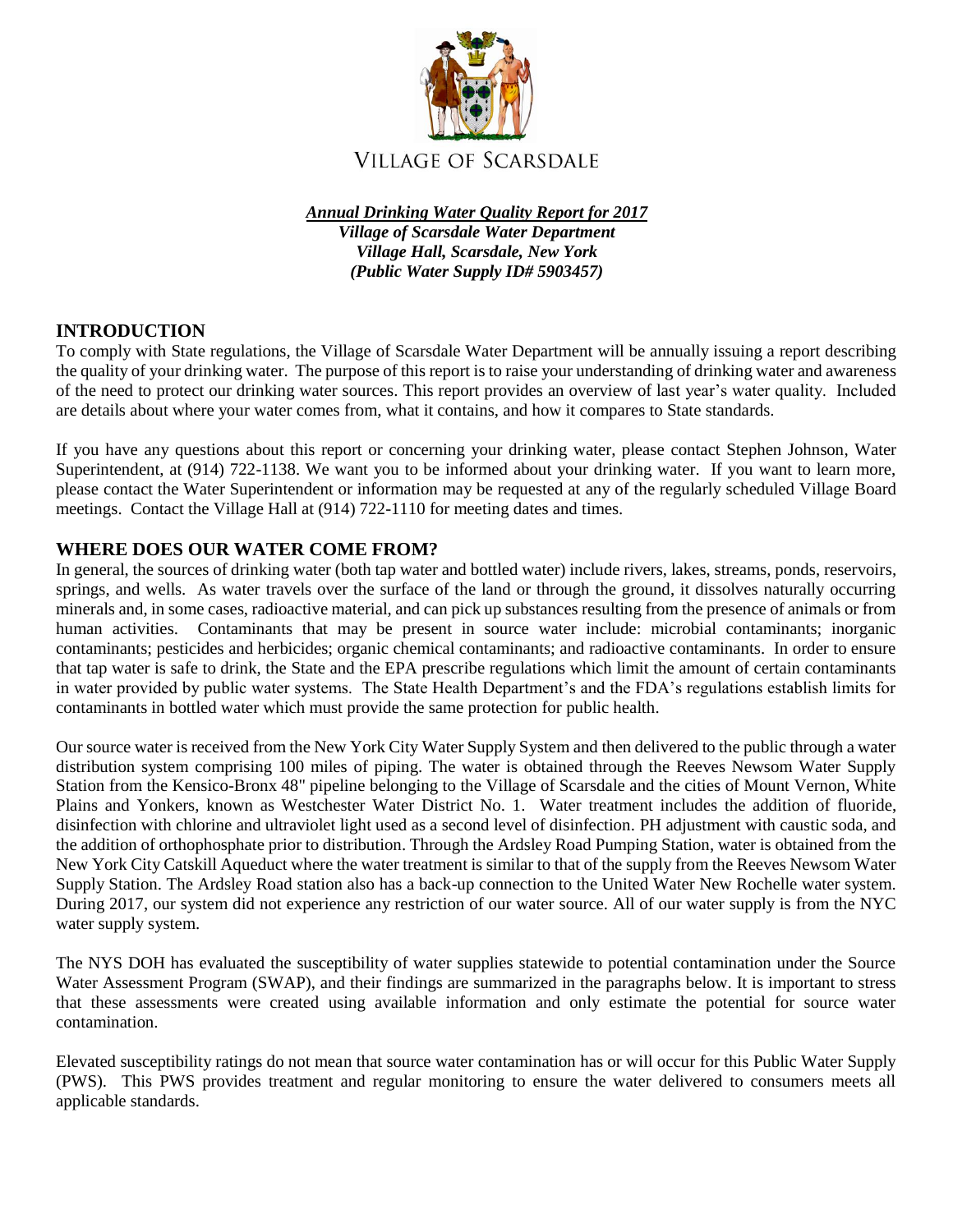Scarsdale obtains water from the New York City water supply system. Water comes from the Catskill/Delaware watersheds east of the Hudson River. The New York City Department of Environmental Protection (DEP) implements a series of programs to evaluate and protect source water quality within these watersheds. Their efforts focus on three important program areas: the enforcement of strengthened Watershed Rules and Regulations; the acquisition and protection of watershed lands; and implementation partnership programs that target specific sources of pollution in the watersheds.

Due to these intensive efforts, the SWAP methodologies applied to the rest of the state were not applied for this PWS. Additional information on the water quality and protection efforts in these New York City watersheds can be found at NYCDEP's web site www.nyc.gov/html/dep/html/watershed\_protection/index.shtml.

Specifically, Scarsdale obtains its water from the Catskill/Delaware watersheds east of the Hudson. The reservoirs in this mountainous rural area are relatively deep with little development along their shorelines. The main water quality concerns associated with land cover is agriculture, which can contribute microbial contaminants, pesticides, and algae producing nutrients. There are also some potential contamination concerns associated with residential lands and associated wastewater discharges. However, advanced treatments which reduce contaminants are in place for most of these discharges. There are also a number of other discrete facilities, such as landfills, chemical bulk storages, etc. that have the potential to impact local water quality, but large significant water quality problems associated with these facilities are unlikely due to the size of the watershed and surveillance and management practices.

# **FACTS AND FIGURES**

The Scarsdale Water System is owned and operated by the Village of Scarsdale. Water Service is provided to the Village of Scarsdale, Eastchester Water District No. 1 and some homes in Mamaroneck, New Rochelle and Greenburgh. Our water system serves an estimated population of 20,608 through 5,800 service connections. The total water delivered in 2017 was 1.097 billion gallons. The daily average of water treated and pumped into the distribution system was 3.00 million gallons per day. Our highest single day was 5.89 million gallons. The amount of water delivered to customers, (metered), was 969.02 million gallons. This leaves the total for unbilled water, (formerly known as unaccounted for water) at 128 million gallons, (11.7 % of the total amount delivered). Unbilled water is a result of many factors. Losses arise from ruptured water mains, hydrants struck by automobiles, service line leaks, fire protection and training, testing of water meters, use of unmetered water for construction purposes and the unmetered water used for flushing water mains. In 2017 water customers were charged \$2.85 per cubic foot, (or \$3.81 per 1,000 gallons), for water used up to 50 cu ft per quarter and \$9.97 per cubic foot, (or \$13.32 per 1,000 gallons), for water used above 50 cu ft. per quarter. The annual average water charge per user was \$939.80 During 2017 the Scarsdale Water Department personnel conducted 5031 service calls, replaced 301 meters, installed 1,288 remote radio meter reading units, repaired 32 water main or service leaks, made 41 service taps and replaced or repaired 43 fire hydrants.

# **ARE THERE CONTAMINANTS IN OUR DRINKING WATER?**

As the State regulations require, we routinely test your drinking water for numerous contaminants. These contaminants include: total coliform, turbidity, inorganic compounds, nitrate, nitrite, lead and copper, volatile organic compounds, total trihalomethanes, haloacetic acids, and synthetic organic compounds. Some of the compounds we analyzed for were detected in your drinking water; however, these contaminants were detected below the level allowed by the State. The table presented below depicts which compounds were detected in your drinking water. The State allows us to test for some contaminants less than once per year because the concentrations of these contaminants do not change frequently. Some of our data, though representative, are more than one year old.

It should be noted that all drinking water, including bottled drinking water, may be reasonably expected to contain at least small amounts of some contaminants. The presence of contaminants does not necessarily indicate that water poses a health risk. More information about contaminants and potential health effects can be obtained by calling the EPA's Safe Drinking Water Hotline (800-426-4791) or the Westchester County Health Department at (914) 813-5000.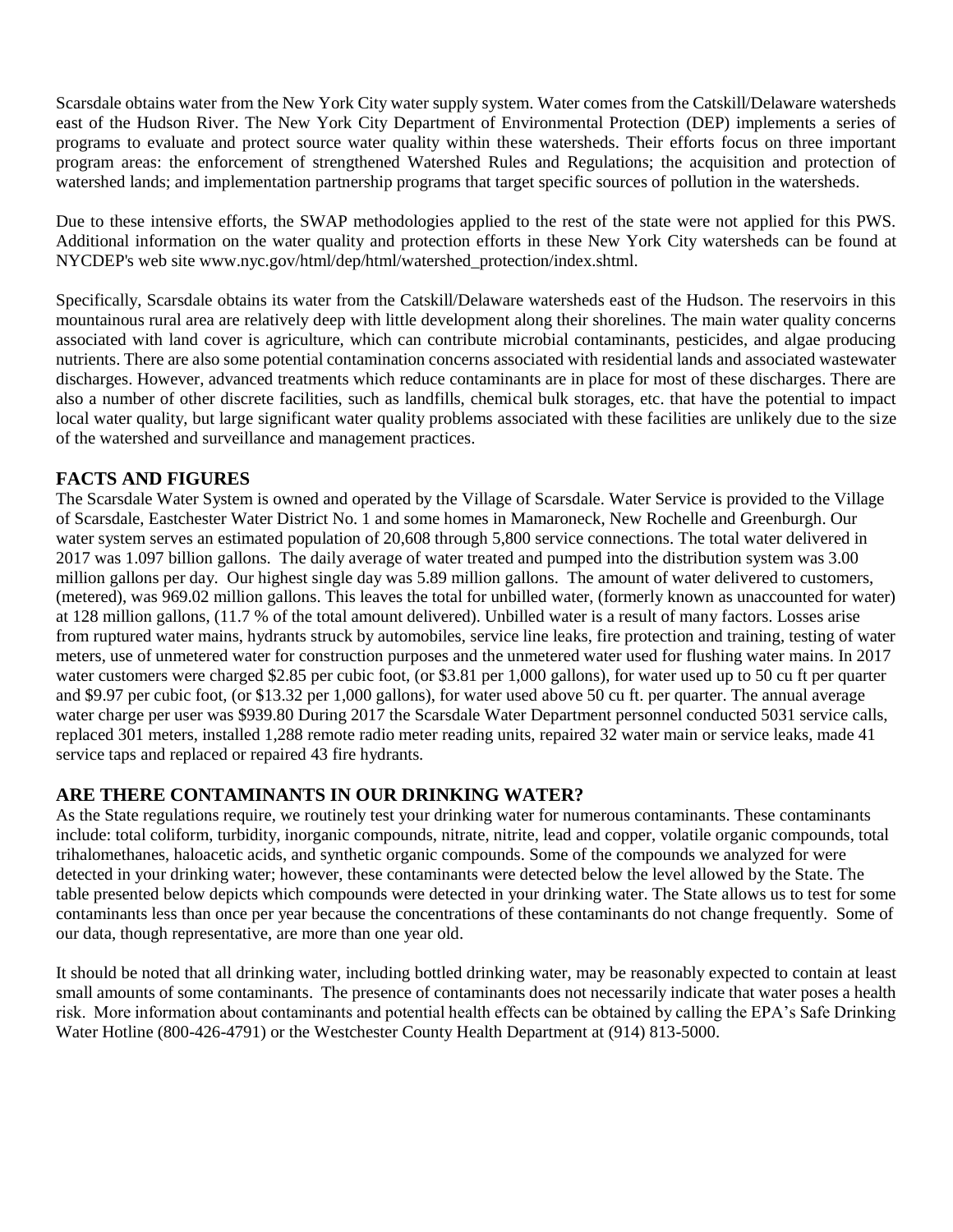#### **TABLE OF DETECTED CONTAMINANTS:**

|                                                                                          |                |          | Level Detected        | Unit            |             | Regulatory      |                                                                                                         |
|------------------------------------------------------------------------------------------|----------------|----------|-----------------------|-----------------|-------------|-----------------|---------------------------------------------------------------------------------------------------------|
|                                                                                          | Violation      | Date of  | (Average)             | Measure-        |             | Limit           | Likely Source of                                                                                        |
| Contaminant                                                                              | Yes/No         | Sample   | (Range)               | ment            | <b>MCLG</b> | (MCL, TT or AL) | Contamination                                                                                           |
| <b>Inorganic Chemical Contaminants (Distribution System) Reeves Newsom Pump Station:</b> |                |          |                       |                 |             |                 |                                                                                                         |
| Alkalinity as CaCO3                                                                      | No             | 01/19/17 | 14.3                  | mg/1            | N/A         | N/A             | Erosion of natural deposits                                                                             |
| Aluminum                                                                                 | N <sub>o</sub> | 01/19/17 | 11.3                  | $\frac{u g}{l}$ | N/A         | N/A             | Erosion of natural deposits                                                                             |
| Barium                                                                                   | No             | 01/19/17 | 17.4                  | $\frac{u g}{l}$ | 2000        | 2000            | Discharge of drilling wastes; Discharge from metal<br>refineries; Erosion of natural deposits.          |
| Calcium as CaCO3                                                                         | N <sub>o</sub> | 01/19/17 | 1.80                  | mg/1            | N/A         | N/A             | Erosion of natural deposits                                                                             |
| Calcium                                                                                  | N <sub>o</sub> | 01/19/17 | 7.18                  | mg/1            | N/A         | N/A             | Erosion of natural deposits                                                                             |
| Chloride                                                                                 | No             | 01/19/17 | 11.4                  | mg/1            | N/A         | 250             | Naturally occurring or indicative of road salt<br>Contamination.                                        |
| Chlorine residual                                                                        | N <sub>o</sub> | Daily    | 1.21<br>$0.81 - 1.67$ | mg/1            | N/A         | 4               | Water additive used to control microbes                                                                 |
| Copper                                                                                   | N <sub>o</sub> | 01/19/17 | 7.2                   | $\frac{u}{g}$   | 1300        | 1300            | Corrosion of household plumbing system;<br>Erosion of natural deposits; leaching wood<br>Preservatives. |
| Fluoride                                                                                 | No             | Daily    | 0.64<br>$0.15 - 1.19$ | mg/1            | N/A         | 2.2             | Water Additive which promotes strong teeth                                                              |
| Cyanide                                                                                  | N <sub>0</sub> | 01/19/17 | 1.6                   | $\frac{u g}{l}$ | 200         | 200             | Discharge from steel/metal factories; Discharge from<br>Plastic and fertilizer factories.               |
| Hardness                                                                                 | N <sub>o</sub> | 01/19/17 | 24                    | mg/l            | N/A         | N/A             | Erosion of natural deposits                                                                             |
| Magnesium                                                                                | No             | 01/19/17 | 1410                  | $\frac{1}{2}$   | N/A         | N/A             | naturally occurring.                                                                                    |
| Manganese                                                                                | No             | 01/19/17 | 22.7                  | $\frac{u g}{l}$ | N/A         | 300             | Naturally occurring; Indicative of landfill<br>Contamination.                                           |
| Nitrate                                                                                  | No             | 01/19/17 | 0.14                  | mg/1            | 10          | 10              | Runoff from fertilizer use                                                                              |
| Orthophosphates                                                                          | No             | 01/19/17 | 1.11                  | mg/1            | N/A         | N/A             | Water additive which reduces water corrosivity                                                          |
| PH                                                                                       | No             | Daily    | 7.50<br>7.1-7.9       | Units           | N/A         | N/A             |                                                                                                         |
| Sodium $(5)$                                                                             | No             | 01/19/17 | 9.57                  | mg/1            | See note 5  | 20              | Naturally occurring; Road salt; Water softeners;<br>Animal waste.                                       |
| Sulfate, Potable                                                                         | No             | 01/19/17 | 4.24                  | mg/1            | N/A         | 250             | Erosion of natural deposits                                                                             |
| <b>Total Dissolved Solids</b>                                                            | No             | 01/19/17 | 51.2                  | mg/1            | N/A         | N/A             | Metals & salts naturally<br>Occurring in the soil                                                       |
| Turbidity (1)                                                                            | No             | Daily    | 0.73<br>0.33-1.89     | <b>NTU</b>      | N/A         | 5               | Soil erosion & stream sediments                                                                         |
| Zinc                                                                                     | No             | 01/19/17 | 4.8                   | $\frac{u}{g}$   | N/A         | 5000            | Naturally occurring; Mining waste.                                                                      |

|                                                                                         |                |          | <b>Level Detected</b> | Unit            |             | Regulatory      |                                                                                                          |  |
|-----------------------------------------------------------------------------------------|----------------|----------|-----------------------|-----------------|-------------|-----------------|----------------------------------------------------------------------------------------------------------|--|
|                                                                                         | Violation      | Date of  | (Average)             | Measure-        | Limit       |                 | Likely Source of                                                                                         |  |
| Contaminant                                                                             | Yes/No         | Sample   | (Range)               | ment            | <b>MCLG</b> | (MCL, TT or AL) | Contamination                                                                                            |  |
| <b>Inorganic Chemical Contaminants (Distribution System) Ardsley Road Pump Station:</b> |                |          |                       |                 |             |                 |                                                                                                          |  |
| Alkalinity as CaCO3                                                                     | No             | 12/19/17 | 24.0                  | mg/1            | N/A         | N/A             | Erosion of natural deposits                                                                              |  |
| Barium                                                                                  | N <sub>o</sub> | 02/07/17 | 14.1                  | $\frac{u g}{l}$ | 2000        | 2000            | Discharge of drilling waste; Discharge from metal<br>Refineries; Erosion of natural deposits.            |  |
| Calcium                                                                                 | N <sub>0</sub> | 12/19/17 | 6.39                  | mg/l            | N/A         | N/A             | Erosion of natural deposits                                                                              |  |
| Chloride                                                                                | N <sub>0</sub> | 02/07/17 | 11.3                  | mg/l            | N/A         | 250             | Naturally occurring; Indicative of road salt<br>Contamination                                            |  |
| Cyanide                                                                                 | N <sub>0</sub> | 02/07/17 | 4.5                   | $\frac{u g}{l}$ | 200         | 200             | Discharge from steel/metal factories; Discharge from<br>Plastic and fertilizer factories.                |  |
| Chlorine residual                                                                       | N <sub>0</sub> | Daily    | 1.05<br>$0.11 - 1.86$ | mg/l            | N/A         | 4               | Water additive used to control microbes                                                                  |  |
| Copper                                                                                  | N <sub>o</sub> | 02/07/17 | 2.5                   | $\frac{u}{g}$   | 1300        | 1300            | Corrosion of household plumbing systems;<br>Erosion of natural deposits; Leaching wood<br>Preservatives. |  |
| Fluoride                                                                                | N <sub>0</sub> | Daily    | 0.74<br>$0.08 - 1.35$ | mg/l            | N/A         | 2.2             | Water Additive which promotes strong teeth                                                               |  |
| Manganese                                                                               | N <sub>o</sub> | 02/07/17 | 12.4                  | $\frac{u g}{l}$ | N/A         | 300             | Naturally occurring; Indicative of landfill<br>Contamination.                                            |  |
| Nitrate                                                                                 | N <sub>o</sub> | 02/07/17 | 0.13                  | mg/1            | 10          | 10              | Runoff from fertilizer use                                                                               |  |
| Orthophosphates                                                                         | N <sub>0</sub> | 12/19/17 | 0.62                  | mg/1            | N/A         | N/A             | Water additive which reduces water corrosivity                                                           |  |
| PH                                                                                      | No             | Daily    | 7.42<br>$6.20 - 8.20$ | Units           | N/A         | N/A             |                                                                                                          |  |
| Sodium (5)                                                                              | No             | 02/07/17 | 11.1                  | mg/1            | See note 5  | 20              | Naturally occurring; Road salt; Water softeners;<br>Animal waste.                                        |  |
| Sulfate, Potable                                                                        | N <sub>0</sub> | 02/07/17 | 4.52                  | mg/1            | N/A         | 250             | Erosion of natural deposits                                                                              |  |
| Turbidity (1)                                                                           | No             | Daily    | 0.77<br>$0.46 - 1.14$ | <b>NTU</b>      | N/A         | 5               | Soil erosion & stream sediments                                                                          |  |

| Likely Source of<br>Contamination                                                                                                                                                                                                                                                                                                                                                                                                                          |
|------------------------------------------------------------------------------------------------------------------------------------------------------------------------------------------------------------------------------------------------------------------------------------------------------------------------------------------------------------------------------------------------------------------------------------------------------------|
| Erosion of natural deposits<br>Erosion of natural deposits<br>Discharge of drilling wastes; Discharge from metal<br>refineries; Erosion of natural deposits.<br>Erosion of natural deposits<br>Erosion of natural deposits<br>Naturally occurring or indicative of road salt<br>Contamination.<br>Water additive used to control microbes                                                                                                                  |
| Corrosion of household plumbing system;<br>Erosion of natural deposits; leaching wood<br>Preservatives.<br>Water Additive which promotes strong teeth<br>Discharge from steel/metal factories; Discharge from<br>Plastic and fertilizer factories.<br>Erosion of natural deposits<br>naturally occurring.<br>Naturally occurring; Indicative of landfill<br>Contamination.<br>Runoff from fertilizer use<br>Water additive which reduces water corrosivity |
| Naturally occurring; Road salt; Water softeners;<br>Animal waste.<br>Erosion of natural deposits<br>Metals & salts naturally<br>Occurring in the soil<br>Soil erosion & stream sediments                                                                                                                                                                                                                                                                   |
|                                                                                                                                                                                                                                                                                                                                                                                                                                                            |

| Erosion of natural deposits                          |
|------------------------------------------------------|
| Discharge of drilling waste; Discharge from metal    |
| Refineries; Erosion of natural deposits.             |
| Erosion of natural deposits                          |
| Naturally occurring; Indicative of road salt         |
| Contamination                                        |
| Discharge from steel/metal factories; Discharge from |
| Plastic and fertilizer factories.                    |
| Water additive used to control microbes              |
|                                                      |
| Corrosion of household plumbing systems;             |
| Erosion of natural deposits; Leaching wood           |
| Preservatives                                        |
| Water Additive which promotes strong teeth           |
| Naturally occurring; Indicative of landfill          |
| Contamination.                                       |
| Runoff from fertilizer use                           |
| Water additive which reduces water corrosivity       |
|                                                      |
| Naturally occurring; Road salt; Water softeners;     |
| Animal waste.                                        |
| Erosion of natural deposits                          |
|                                                      |
| Soil erosion & stream sediments                      |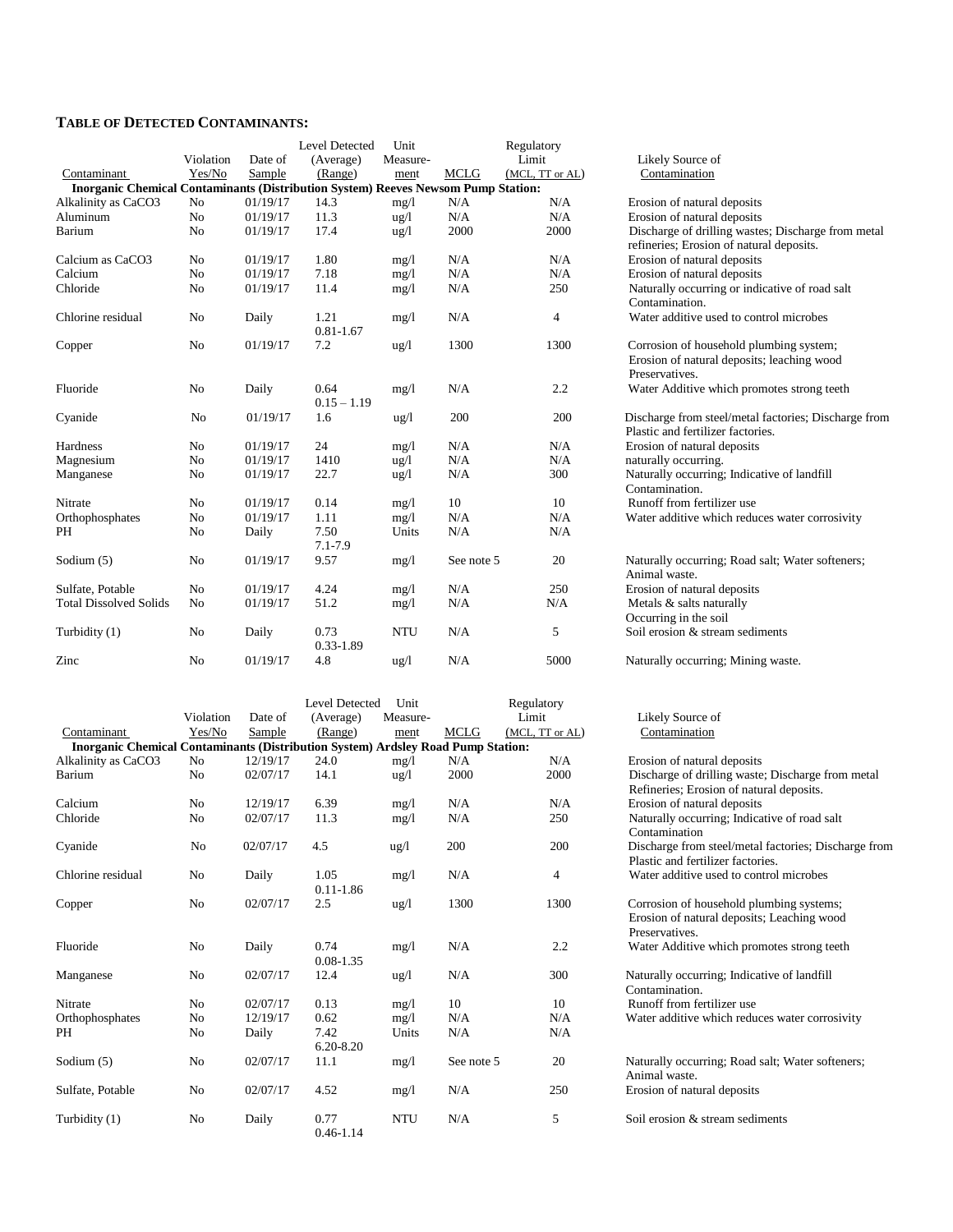|                                       |         |                | Leau & Copper Containmant - bystem whic bamping – (every time, years in the Distribution bystem). | Level Detected          | Unit            |              | Regulatory | Samples above               |                                                                                                                                                                |
|---------------------------------------|---------|----------------|---------------------------------------------------------------------------------------------------|-------------------------|-----------------|--------------|------------|-----------------------------|----------------------------------------------------------------------------------------------------------------------------------------------------------------|
|                                       | Samples | Violation      | Date of                                                                                           | (Average)               | Measure-        |              | Limit      | AL                          |                                                                                                                                                                |
| Contaminant                           | Taken   | Yes/No         | Sample                                                                                            | (Range)                 | ment            | MCLG         |            | (MCL, TT or AL) (Range)     |                                                                                                                                                                |
| Lead $(3)$                            | 30      | N <sub>0</sub> | $06 - 08/15$                                                                                      | 4.2<br>$<$ LOQ $-$ 28.3 | $\frac{u g}{l}$ | $\mathbf{0}$ | 15         | 2<br>$(28.3-19)$            | Corrosion of household plumbing systems;<br>Erosion of natural deposits.                                                                                       |
| Copper $(2)$                          | 30      | N <sub>0</sub> | $06 - 08/15$                                                                                      | 183<br>$37.4 - 205$     | $\frac{u g}{l}$ | 1300         | 1300       | $\Omega$                    | Corrosion of household plumbing systems;<br>Erosion of natural deposits; Leaching wood<br>Preservatives                                                        |
|                                       |         |                | <b>Organic Chemical Contaminants (Distribution System):</b>                                       |                         |                 |              |            |                             |                                                                                                                                                                |
|                                       |         |                | Total Trihalomethanes – Quarterly Stage 2 DBP Sampling (4)                                        |                         |                 |              |            |                             |                                                                                                                                                                |
|                                       |         |                | No Jan Apr. Jul. Oct<br>2017                                                                      | 36<br>$27 - 44$         | $u\text{g}/l$   | N/A          | 80         |                             | By-product of drinking water disinfection needed<br>to kill harmful organisms. TTHMs are formed when<br>Source water contains large amounts of organic matter. |
|                                       |         |                | Haloacetic Acids – Quarterly & Stage 2 DBP Sampling $(4)$                                         |                         |                 |              |            |                             |                                                                                                                                                                |
|                                       |         |                | No Jan Apr. Jul. Oct<br>2017                                                                      | 38.94<br>$31 - 51$      | $\frac{u g}{l}$ | N/A          | 60         |                             | By-product of drinking water disinfection<br>needed to kill harmful organisms.                                                                                 |
|                                       |         |                | Radiological Contaminants (Source Water – Kensico Reservoir):                                     |                         |                 |              |            |                             |                                                                                                                                                                |
| Gross Alpha Particle                  |         | N <sub>0</sub> | 10/15/13                                                                                          | 0.92                    | pci/l           | N/A          | 15         |                             | Decay of natural deposits & manmade emissions                                                                                                                  |
| Gross Beta Particle                   |         | N <sub>0</sub> | 10/15/13                                                                                          | 0.69                    | pci/l           | N/A          | 50(6)      | Erosion of natural deposits |                                                                                                                                                                |
| Combined Radium 226<br>and Radium 228 |         | No             | 10/15/13                                                                                          | 0.52                    | pci/l           | N/A          | 5          | Erosion of natural deposits |                                                                                                                                                                |

#### **Lead & Copper Contaminant - System Wide Sampling – (every three years in the Distribution System):**

**Notes:**

1 – Turbidity is a measure of the cloudiness of the water. We test it because it is a good indicator of water quality. High turbidity can hinder the effectiveness of disinfectants. Our highest single turbidity measurement in the distribution system for the year occurred on 04/04/17, (1.89 NTU). State regulations require that turbidity must always be below 5 NTU.

 $2 -$  The level presented represents the 90<sup>th</sup> percentile of the 30 sites tested. A percentile is a value on a scale of 100 that indicates the percent of a distribution that is equal to or below it. The 90<sup>th</sup> percentile is equal to or greater than 90% of the copper values detected at your water system. In this case, thirty samples were collected at your water system and the 90<sup>th</sup> percentile value was the 27th value which was 0.183 mg/l. The action level for copper was not exceeded at any of the sites tested. The highest copper value was 0.205 mg/l.

 $3$  – The level presented represents the 90<sup>th</sup> percentile of the 30 sites tested. A percentile is a value on a scale of 100 that indicates the percent of a distribution that is equal to or below it. The 90<sup>th</sup> percentile is equal to or greater than 90% of the lead values detected at your water system. In this case, thirty samples were collected at your water system and the 90<sup>th</sup> percentile value was the 27th value which was 4.2 ug/l. The action level for lead was exceeded at two of the sites tested. The highest lead value was 28.3 ug/l.

4 – This level represents the average of 16 samples taken during the year. Highest locational average level was 38.5 ug/l with a range of 27- 44 ug/l for Trihalomethanes. Highest locational average level was 41.25 ug/l with a range of 31-51 ug/l for Haloacetic Acids.

5 - Water containing more than 20 mg/l of sodium should not be used for drinking by people on severely restricted diets. Water containing more than 270 mg/l of sodium should not be used for drinking by people on moderately restricted sodium diets.

6 – The State considers 50 pci/L a level of concern for beta particles.

#### **Definitions:**

*Maximum Contaminant Level* **(**MCL): The highest level of a contaminant that is allowed in drinking water. MCLs are set as close to the MCLGs as feasible.

*Maximum Contaminant Level Goal* (MCLG): The level of a contaminant in drinking water below which there is no known or expected risk to health. MCLGs allow for a margin of safety.

*Maximum Residual Disinfectant Level* (MRDL): The highest level of a disinfectant allowed in drinking water. There is convincing evidence that addition of a disinfectant is necessary for control of microbial contaminants.

*Action Level* **(**AL): The concentration of a contaminant which, if exceeded, triggers treatment or other requirements which a water system must follow.

*Treatment Technique* (TT): A required process intended to reduce the level of a contaminant in drinking water.

*Nephelometric Turbidity Unit* (NTU): A measure of the clarity of water. Turbidity in excess of 5 NTU is just noticeable to the average person.

*Milligrams per liter* (mg/l): Corresponds to one part of liquid in one million parts of liquid (parts per million - ppm).

*Micrograms per liter* (ug/l): Corresponds to one part of liquid in one billion parts of liquid (parts per billion - ppb).

*Picocuries per liter* (pCi/L): A measure of the radioactivity in water.

**LOQ:** Limit of quantitation.

According to State regulations, we are required to routinely monitor drinking water for various contaminants. Drinking water is tested for inorganic and organic contaminants, trihalomethanes, and coliform bacteria. Contaminants detected are included in the Table of Detected Contaminants. Contaminants we analyzed for but did not detect were:

E.coli bacteria, Arsenic, Chromium, Mercury, Selenium, Antimony, Beryllium, Thallium, Nitrite, Vanadium, Silver, Cobalt, Boron, Molybdenum, Lead, Bromoform, Dibromochloromethane, Vinyl Chloride, Benzene, Bromobenzene, Bromochloromethane, Bromomethane, N-butylbenzene, Secbutylbenzene, Tert-butylbenzene, Carbon tetrachloride, Chlorobenzene, Chloroethane, Chloromethane, 2-chlorotoluene, 4-chlorotoluene,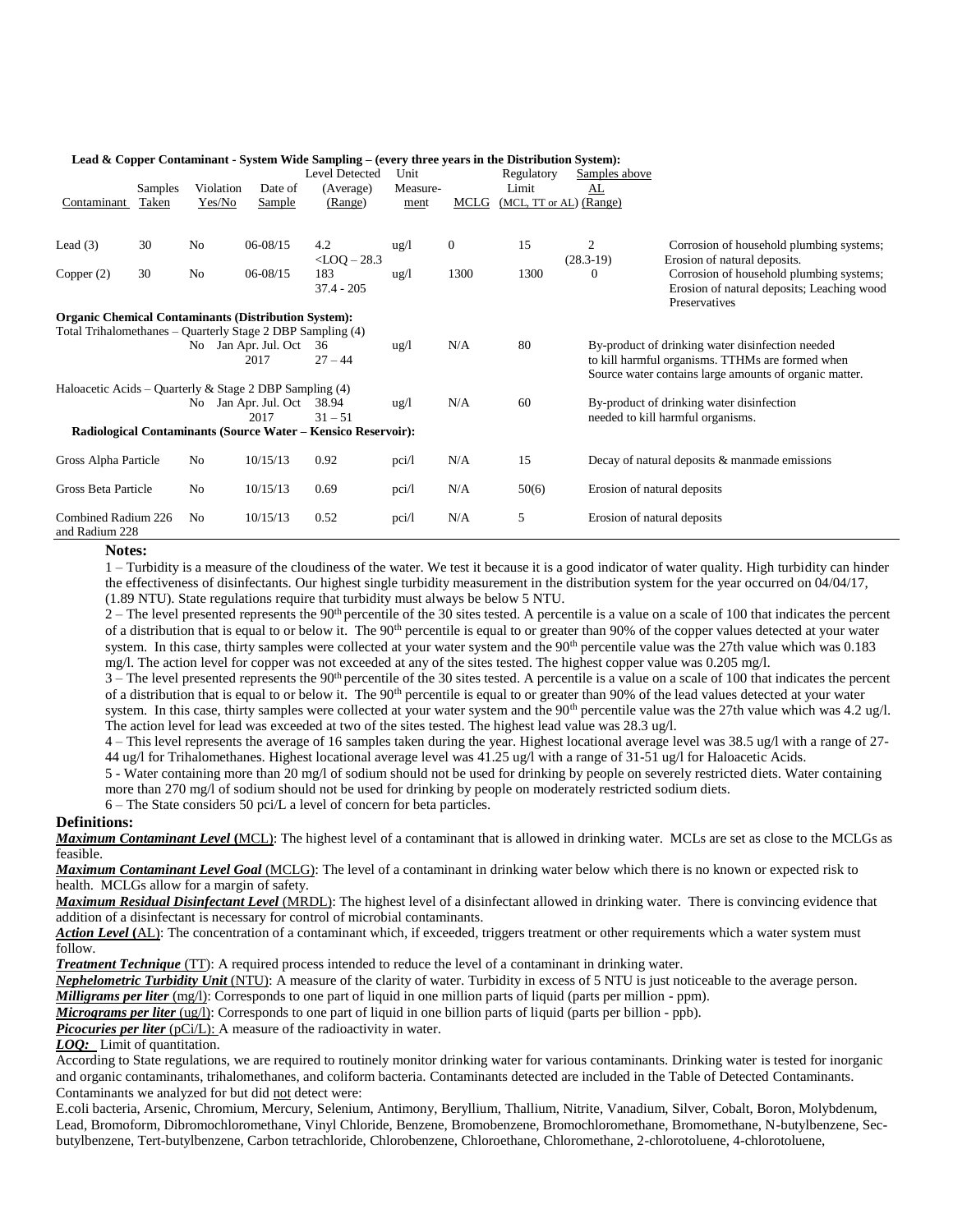Dibromomethane, 1,2-dichlorobenzene, 1,3-dichlorobenzene, 1,4-dichlorobenzene, dichlorodifluoromethane, 1,1-dichloroethane, 1,2-dichloroethane, 1,1-dichloroethene, Cis-1,2-dichloroethene, Trans-1,2-dichloroethene, 1,2-dichloropropane, 1,3-dichloropropane, 2,2-dichloropropane, 1,1 dichloropropene, Cis-1,3-dichloropropene, Trans-1,3-dichloropropene, Ethylbenzene, Hexachlorobutadiene, Isopropylbenzene, P-isopropyltoluene, Methylene chloride, N-propylbenzene, Styrene, 1,1,1,2-tetrachloroethane, 1,1,2,2-tetrachloroethane, Tetrachloroethene, Toluene, 1,2,3 trichlorobenzene, 1,2,4-trichlorobenzene, 1,1,1-trichloroethane, 1,1,2-trichloroethane, Trichloroethene, Trichlorofluoromethane, 1,2,3 trichloropropane, 1,2,4-trimethylbenzene, 1,3,5-trimethylbenzene, P & M-xylene, O-xylene, 2-butanone (MEK), Naphthalene, Methyl T-Butyl Ether, 4-Methyl-2-pentanone, 1,2-Dibromoethane, 1,2-Dibromo-3-Chlorpropane, Alachlor, Atrazine, Simazine, Hexachlorobenzene, Hexachlorocyclopentadiene, Benzo(A)pyrene, bis(2-Ethylhexyl)adipate, bis(2-Ethylhexyl)phthalate , Aldicarb Sulfoxide, Aldicarb Sulfone, Oxamyl, Methomyl, 3-Hydroxycarbofuran, Aldicarb, Carbofuran, Carbaryl,2,4-D, 2,4,5-T, Silvex, Dalapon, Dicamba, Dinoseb, Pentachlorophenol, Picloram, Butachlor, Metolachlor, Metribuzin, DCPA di-mono-acids, Aldrin, Chlordane, Dieldrin, Endrin, Heptachlor, Heptachlor Epoxide, Lindane, Methoxychlor, PCB's, Propachlor, Toxaphene.

# **WHAT DOES THIS INFORMATION MEAN?**

As you can see by the table, our system had no violations. We have learned through our testing that some contaminants have been detected; however, these contaminants were detected below the level allowed by the State.

#### **We are required to present the following information on lead in drinking water:**

If present, elevated levels of lead can cause serious health problems, especially for pregnant women, infants, and young children. It is possible that lead levels at your home may be higher than at other homes in the community as a result of materials used in your home's plumbing. The Village of Scarsdale is responsible for providing high quality drinking water, but cannot control the variety of materials used in plumbing components. When your water has been sitting for several hours, you can minimize the potential for lead exposure by flushing your tap for 30 seconds to 2 minutes before using water for drinking or cooking. If you are concerned about lead in your water, you may wish to have your water tested. Information on lead in drinking water, testing methods, and steps you can take to minimize exposure is available from the Safe Drinking Water Hotline (1-800-426-4791) or at [http://www.epa.gov/safewater/lead.](http://www.epa.gov/safewater/lead)

#### **IS OUR WATER SYSTEM MEETING OTHER RULES THAT GOVERN OPERATIONS?**

As of March 13, 2018 Westchester County Water District #1 was in compliance with the following violation:Westchester County Water District #1: USEPA Tier 2 Violation Notice Pursuant to United States Environmental Protection Agency requirements, the Village of Scarsdale and the cities of White Plains, and Yonkers, which receive drinking water through Westchester County Water District #1, recently distributed in quarterly water bills a Westchester County notice titled, "IMPORTANT INFORMATION ABOUT YOUR DRINKING WATER." All water users are encouraged to read the notice, recognizing that SCARSDALE DRINKING WATER QUALITY HAS NOT DECLINED BELOW THE STANDARD THAT WATER CUSTOMERS HAVE ENJOYED FOR DECADES – the supply is subject to the same water safety treatment protocols that have maintained drinking water in Scarsdale for many years, including appropriate chlorination to inactivate organisms such as giardia, bacteria, and viruses. However, as treatment protocols have improved over the years to include ultra-violet treatment in order to be even more effective, as well as to address organisms such as Cryptosporidium, Westchester County Water District #1 has not implemented the necessary District-wide upgrades within the deadlines prescribed, prompting United States Environmental Protection Agency Enforcement Action. The County must bring their water treatment facilities into compliance in 2018. Importantly, although the water supply is not presently subject to ultra-violet treatment, at times ongoing routine testing has not detected any Cryptosporidium exceedance in Scarsdale drinking water. Such testing will continue through completion of the necessary treatment facility upgrades. Finally, a copy of the USEPA Tier 2 Violation Notice is available on the Scarsdale website at [www.scarsdale.com.](http://www.scarsdale.com/)

## **INFORMATION ON GIARDIA**

Giardia is a microbial pathogen present in varying concentrations in many surface waters and groundwater under the influence of surface water. Giardia is removed/inactivated through a combination of filtration and disinfection or by disinfection. During 2017, Westchester County Water District #1 collected 52 samples from their source water at Kensico Reservoir and analyzed them for Giardia cysts. Of these samples 0 were in violation of the EPA Surface Water Treatment Rules. Current test methods do not allow us to determine if the organisms are dead or if they are capable of causing disease. Ingestion of Giardia may cause giardiasis, an intestinal illness. People exposed to Giardia may experience mild or severe diarrhea, or in some instances no symptoms at all. Fever is rarely present. Occasionally, some individuals will have chronic diarrhea over several weeks or a month, with significant weight loss. Giardiasis can be treated with anti-parasitic medication. Individuals with weakened immune systems should consult with their health care providers about what steps would best reduce their risks of becoming infected with Giardiasis. Individuals who think that they may have been exposed to Giardiasis should contact their health care providers immediately. The Giardia parasite is passed in the feces of an infected person or animal and may contaminate water or food. Person to person transmission may also occur in day care centers or other settings where handwashing practices are poor.

# **INFORMATION ON CRYPTOSPORIDIUM**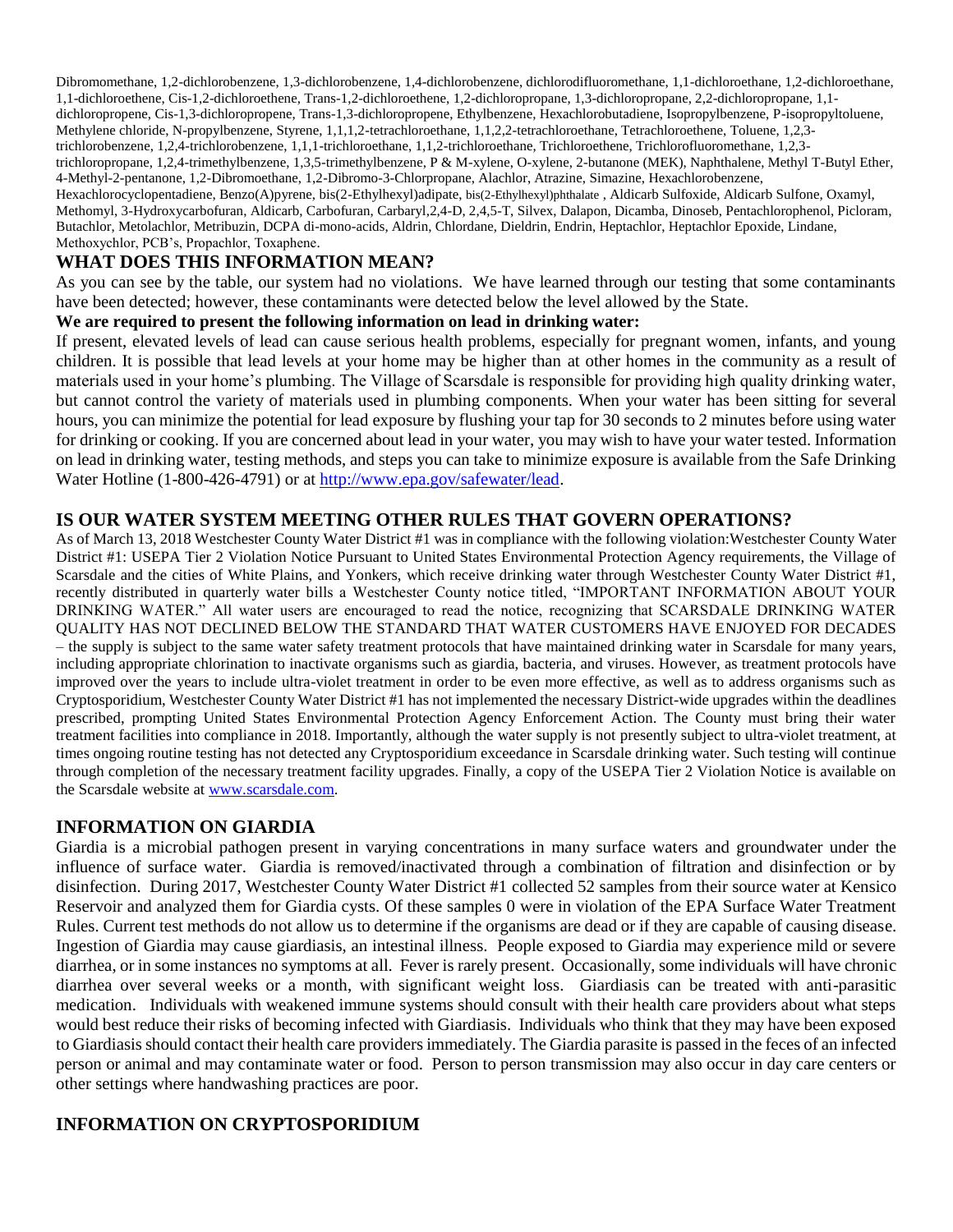Cryptosporidium is a microbial pathogen found in surface water and groundwater under the influence of surface water. During 2017, Westchester County Water District #1 collected 52 samples from their source water at Kensico Reservoir and analyzed them for cryptosporidium oocysts. Of these samples 0 were in violation of the EPA Surface Water Treatment Rules. Current test methods do not allow us to determine if the organisms are dead or if they are capable of causing disease. Ingestion of Cryptosporidium may cause cryptosporidiosis, a gastrointestinal infection. Symptoms of infection include nausea, diarrhea, and abdominal cramps. Most healthy individuals can overcome disease within a few weeks. However, immuno-compromised people are at greater risk of developing life-threatening illness. We encourage immunocompromised individuals to consult their health care provider regarding appropriate precautions to take to avoid infection. Cryptosporidium must be ingested to cause disease, and it may be spread through means other than drinking water.

#### **Variances and Exemptions:**

In accordance with the Federal Safe Drinking Water Act of 1986 and New York State requirements regarding the quality of potable water, we submitted a request for filtration avoidance of our raw water sources for both the Reeves Newsom Water Supply Station and the Ardsley Road Pumping Station. We received a variance from the New York State Department of Health in December 1991. This variance is still in effect.

The Village of Scarsdale was granted a Biofilm Variance from the New York State Department of Health on August 29, 1994. The variance recognizes that the maximum contaminant level cannot be used to determine the public health significance of coliform bacteria being detected in the distribution system when biofilms, and not contaminated water, is in the system.

# **DO I NEED TO TAKE SPECIAL PRECAUTIONS?**

Although our drinking water met or exceeded state and federal regulations, some people may be more vulnerable to disease causing microorganisms or pathogens in drinking water than the general population. Immuno-compromised persons such as persons with cancer undergoing chemotherapy, persons who have undergone organ transplants, people with HIV/AIDS or other immune system disorders, some elderly, and infants can be particularly at risk from infections. These people should seek advice from their health care provider about their drinking water. EPA/CDC guidelines on appropriate means to lessen the risk of infection by Cryptosporidium, Giardia and other microbial pathogens are available from the Safe Drinking Water Hotline (800-426-4791).

## **INFORMATION ON FLUORIDE ADDITION**

Our system is one of the many drinking water systems in New York State that provides drinking water with a controlled, low level of fluoride for consumer dental health protection. Fluoride is added to your water coming from our Catskill Aqueduct Source by the New York City DEP before it is delivered to us and at our Reeves Newsom pump station for source water delivered from Kensico Reservoir. According to the United States Centers for Disease Control, fluoride is very effective in preventing cavities when present in drinking water at a properly controlled level. To ensure that the fluoride supplement in your water provides optimal dental protection monitor fluoride levels on a daily basis to make sure fluoride is maintained at a target level of 0.7 mg/l. During 2017 monitoring showed that fluoride levels in your water at an average of 0.69 mg/l. None of the monitoring results showed fluoride at levels that approach the 2.2 mg/l MCL for fluoride.

## **WHY SAVE WATER AND HOW TO AVOID WASTING IT?**

Although our system has an adequate amount of water to meet present and future demands, there are a number of reasons why it is important to conserve water:

- Saving water saves energy and some of the costs associated with both of these necessities of life;
- Saving water reduces the cost of energy required to pump water and the need to construct costly new wells, pumping systems and water towers; and
- Saving water lessens the strain on the water system during a dry spell or drought, helping to avoid severe water use restrictions so that essential firefighting needs are met.

You can play a role in conserving water by becoming conscious of the amount of water your household is using, and by looking for ways to use less whenever you can. It is not hard to conserve water. Conservation tips include:

 Automatic dishwashers use 15 gallons for every cycle, regardless of how many dishes are loaded. So get a run for your money and load it to capacity.